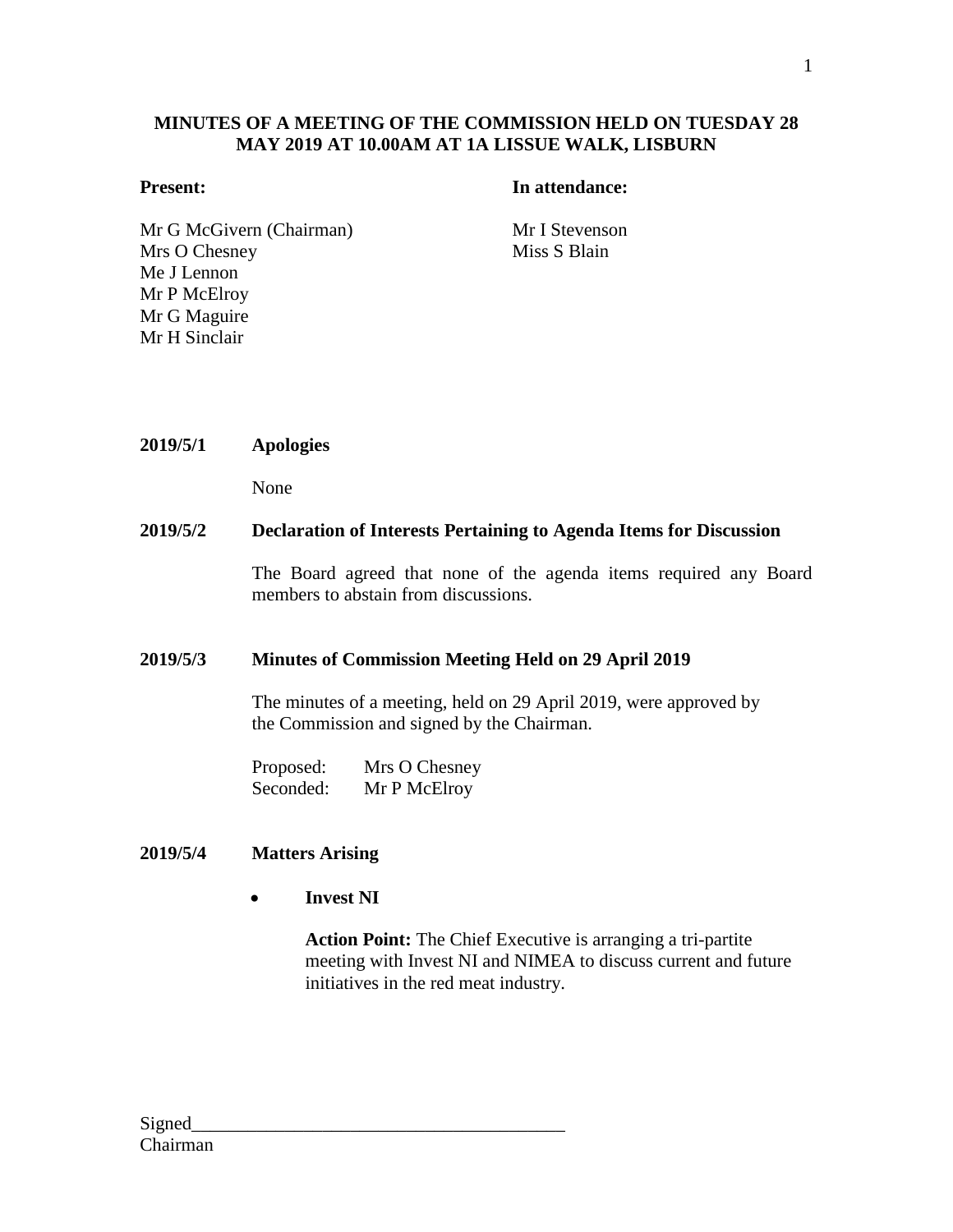## **Communications Pro-Forma**

**Action Point:** The Chief Executive has instructed the Communications Officer to develop a pro-forma for Board Members to complete when attending events to record the key subjects discussed.

*Withheld – commercially sensitive*.

# **2019/5/5 Chairman's Report**

The Chairman reported on meetings / events he had attended since the last Board Meeting.

# **Supply Chain Seminar 8 May 2019**

The Chairman and Chief Executive attended a seminar on ammonia emissions hosted by DAERA at Dundonald House. DAERA gave an update on its plans and advised that a consultation process will commence in June 2019.

# **Balmoral Show 15-18 May 2019**

The Chairman commented that the LMC presence at Balmoral Show had been well organised, attracting excellent audiences for the cookery demonstrations and footfall through the stand. He thanked the Board Members for making themselves available on the stand over the duration of the show.

**Action Point:** The Board asked the Chief Executive to convey it's thanks to staff members for their contribution to a successful show.

# **Garden Party 21 May 2019**

The Chairman and his wife had attended a garden party at Castle Coole hosted by the Secretary of State.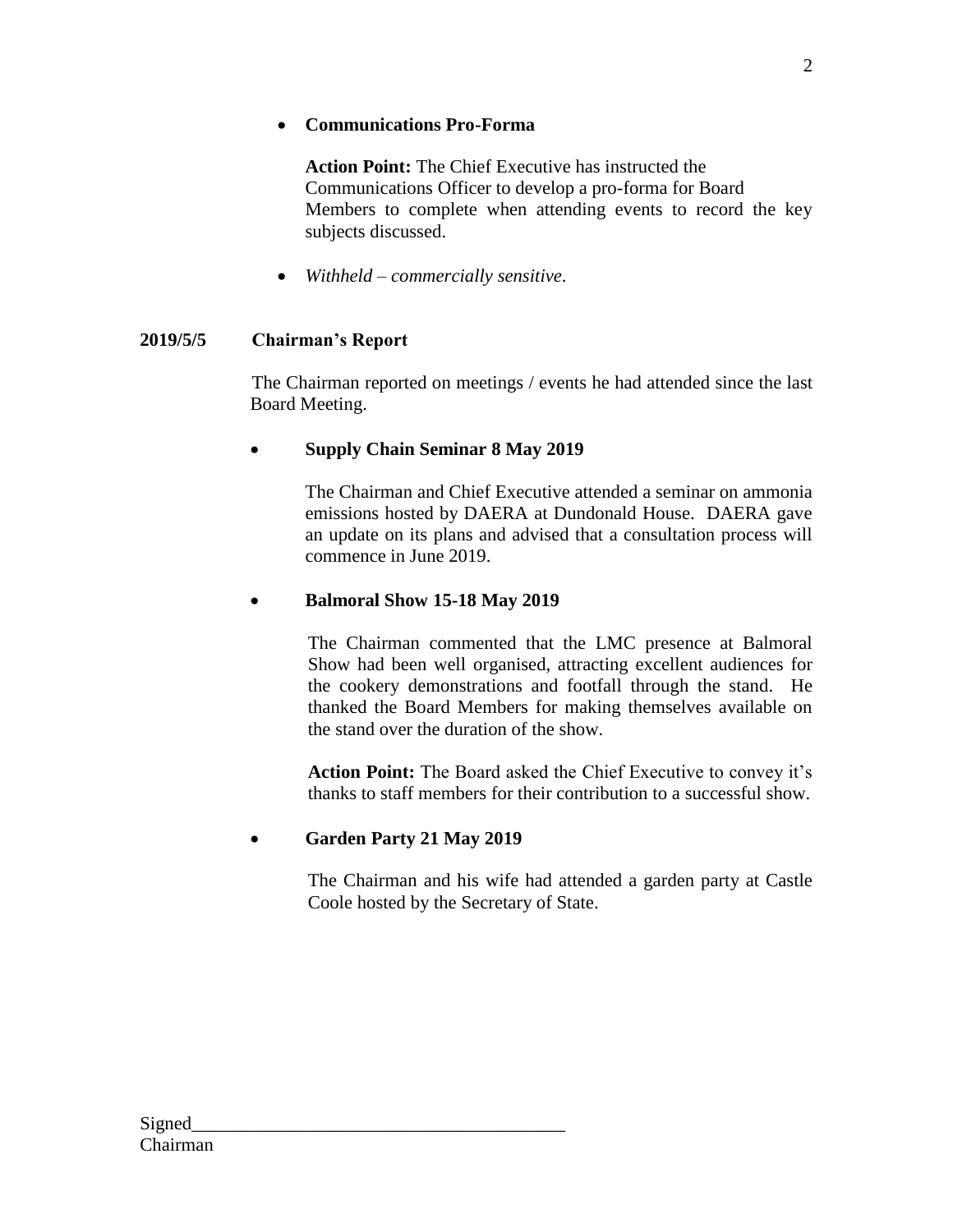### **IFJ/KPMG Agribusiness Report 2019**

The Chairman and Chief Executive had attended the launch of the IFJ/KPMG Agribusiness Report 2019 on 22 May 2019. The keynote speaker was Chris Kirke from Moypark.

# **DAERA Sponsor Branch Meeting 24 May 2019**

The Chairman and Chief Executive had attended a meeting at Sponsor Branch's request, on the issue of Board succession. The Board discussed the matter and made a number of suggestions including stakeholder consultation and Board apprentices.

# **2019/5/6 Chief Executive's Report**

# **FQAS**

The Chief Executive reported on FQAS activities since the last Board meeting. A meeting of the FQAS Standard Setting Committee had taken place on 30 April 2019 where a number of important matters had been discussed including Antimicrobial Resistance and the proposed FQAS approach to unannounced farm inspections which are being rolled out by Red Tractor.

# **Third Country Exports**

The Chief Executive advised that a number of international inspection teams are expected over the summer including China and the USA.

# **Livestock Genetics**

The Chief Executive provided an update on work to progress plans for a Northern Ireland Livestock Genetic Improvement programme for the dairy, beef and sheep sectors.

# **Suckler Cow/Breeding Sheep Project**

The Chief Executive reported that LMC would be meeting with NIMEA and UFU on 3 June 2019 to draw up a Terms of Reference for the project with the intention of tendering out to specialist providers in the coming weeks.

*G Maguire left the meeting at 12.30pm*.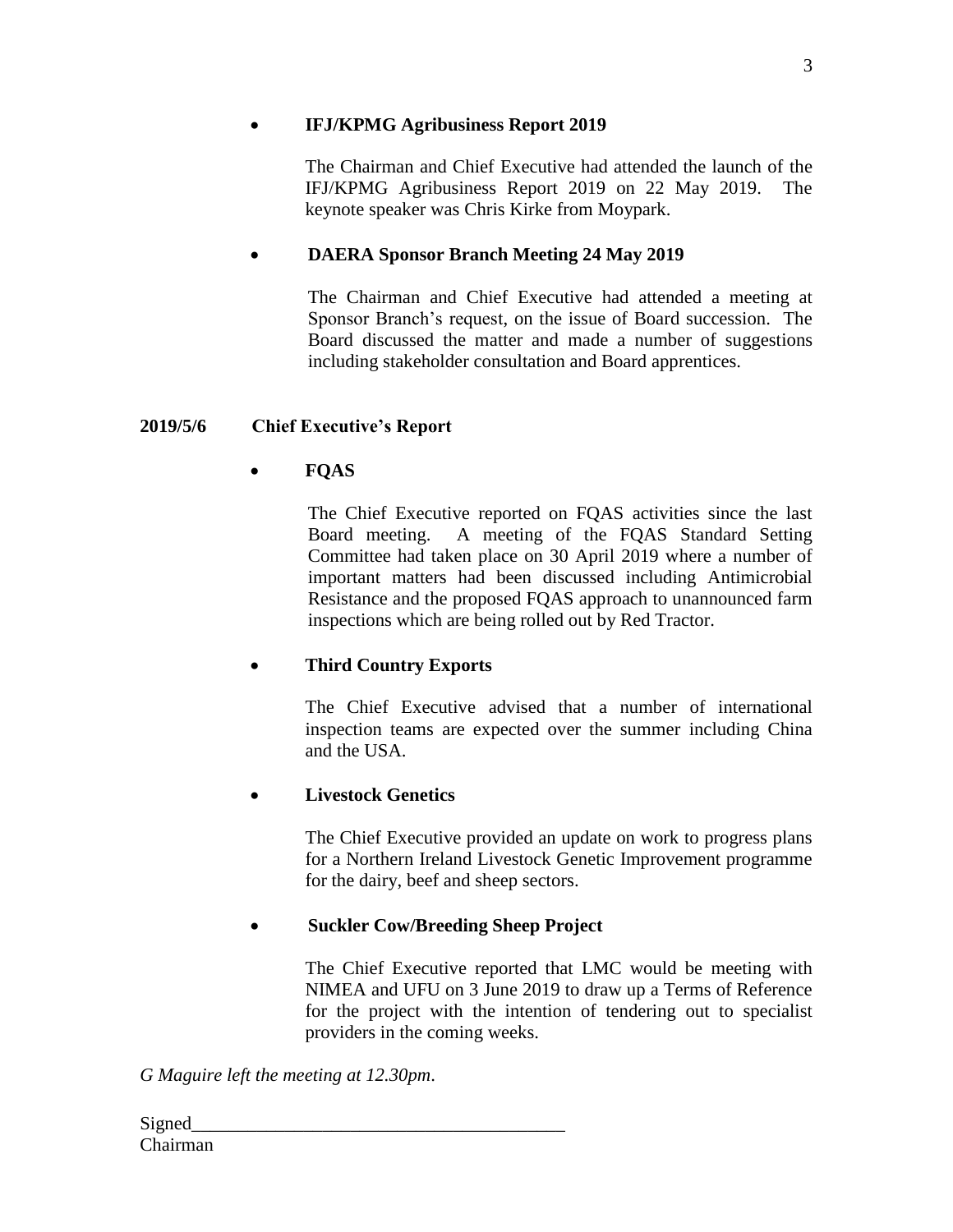#### **LMC Publication Scheme**

**Action Point:** The Board approved the revised LMC Publication Scheme.

#### **Financials**

The Board had been circulated with a copy of the summary management accounts for the year ended 31 March 2019. The year-end position is broadly in line with expectations and with additional resource cover provided throughout the year.

### **2019/5/7 LMC Audit & Risk Assurance Committee Meeting Tuesday 28 May 2019**

The ARAC Chairman provided a verbal report to the Board on the meeting held on 28 May 2019.

**Action Point:** Draft ARAC minutes will be circulated at the next Board meeting

**Action Point:** The Board reviewed the draft annual report and accounts for year-end 31 March 2019 and made some amendments to the text.

**Action Point:** The ARAC Chairman advised that the Committee had reviewed and approved a business case for the Media Campaign 2019-2020.

#### **2019/5/8 Risk Management/Health & Safety**

Nothing to report.

#### **2019/5/9 Consideration of Stakeholder Meeting to Outline 2018-19 Performance and to Present Business Plan for 2019-2020**

**Action Point:** The Board suggested that a breakfast meeting in mid-September 2019 might be suitable forum for such an event. The Chief Executive will develop some proposals for the Board to consider.

#### **2019/5/10 Any Other Business**

None.

4